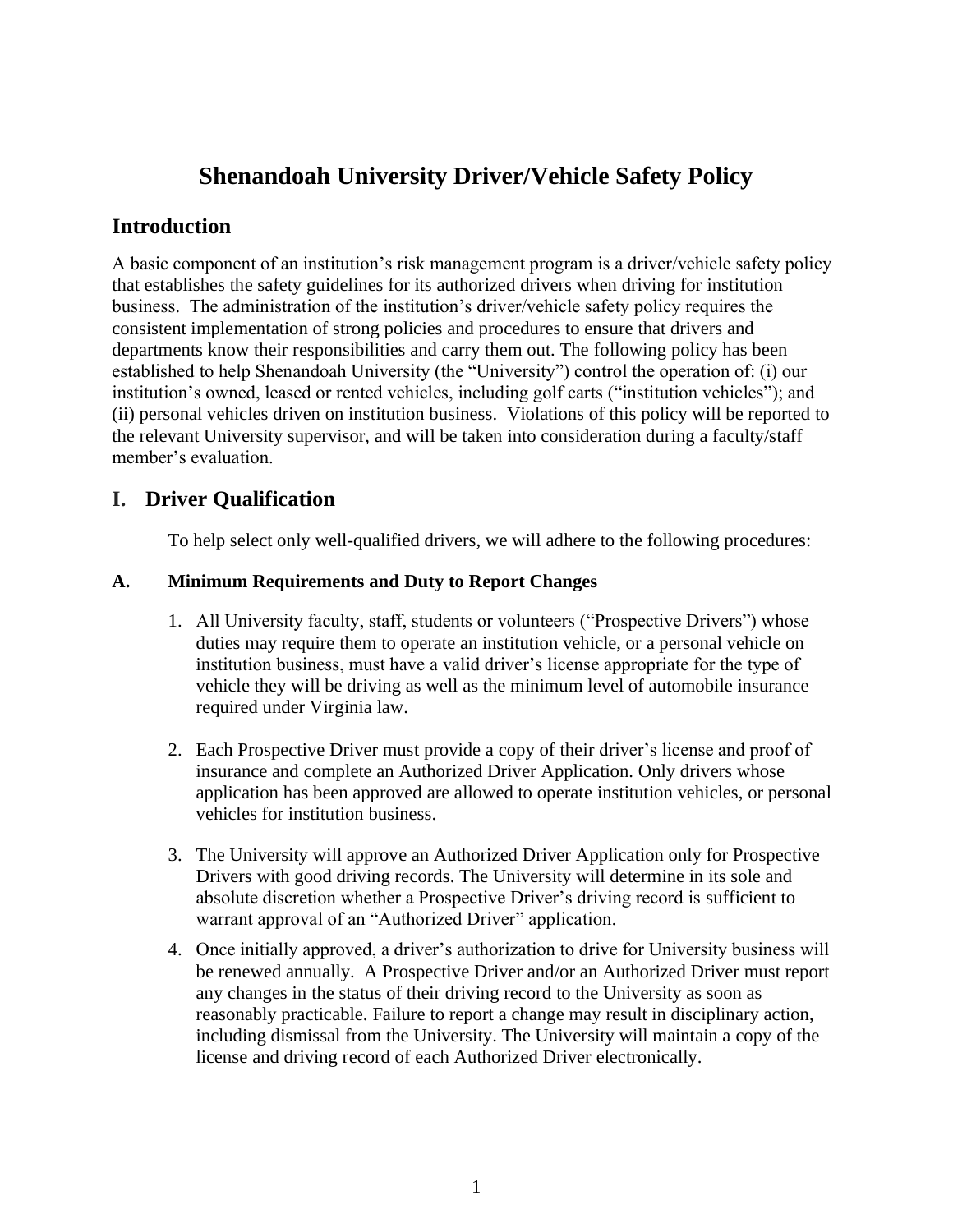#### **B. Authorized Drivers List**

- 1. The Department for Administration and Finance will maintain a consolidated and current Authorized Driver List to maintain control of the ongoing driver authorization process.
- 2. The University reserves the right to revoke a driver's Authorized Driver status in its sole and absolute discretion at any time.

#### **C. Assigned Vehicles**

Some vehicles may be assigned to individuals as part of their job duties, such as the President, a Department of Public Safety ("DPS") officer, Physical Plant employee or other specifically-designated individuals. These individuals should operate and maintain these vehicles as though they were their own.

Institution vehicles may be operated by approved faculty, staff, students or volunteers, depending on the need. Control of these vehicles will be maintained through the Physical Plant Office.

- 1. When a department wishes to use an institution vehicle for a specific purpose, the requestor will complete a Vehicle Use Request form and submit it to the Physical Plant Office as soon as possible. If the requesting department plans to provide the driver(s), the name(s) of the driver(s) must be provided with the Vehicle Use Request form and the drivers will be verified against the University's Authorized Driver List.
- 2. Institution vehicles will not be loaned, leased or rented to others.
- 3. The Physical Plant Office will notify the department of the approval and provide a time for the driver to pick up the keys.
- 4. When the driver arrives to pick up the keys, the appropriate staff in the Physical Plant Office will make a brief evaluation of the driver's condition. If the driver appears fatigued, ill or under the influence of alcohol or drugs, they will be denied use of the vehicle. This decision will be based upon observable conditions and behaviors. The Physical Plant staff person will also verify that the driver has their valid driver's license in their possession.
- 5. No smoking, vaping or use of tobacco products is permitted in institution vehicles. In addition, no persons other than University faculty, staff or students are permitted to ride in institution vehicles except in a limited, emergency circumstance with prior approval from a University's VP or their designee.
- 6. All vehicles and keys must be returned to the Physical Plant Office, or key drop box within 30 minutes of returning to the campus.
- 7. The University's automobile insurance will be primary in the event of an accident involving an assigned institution vehicle.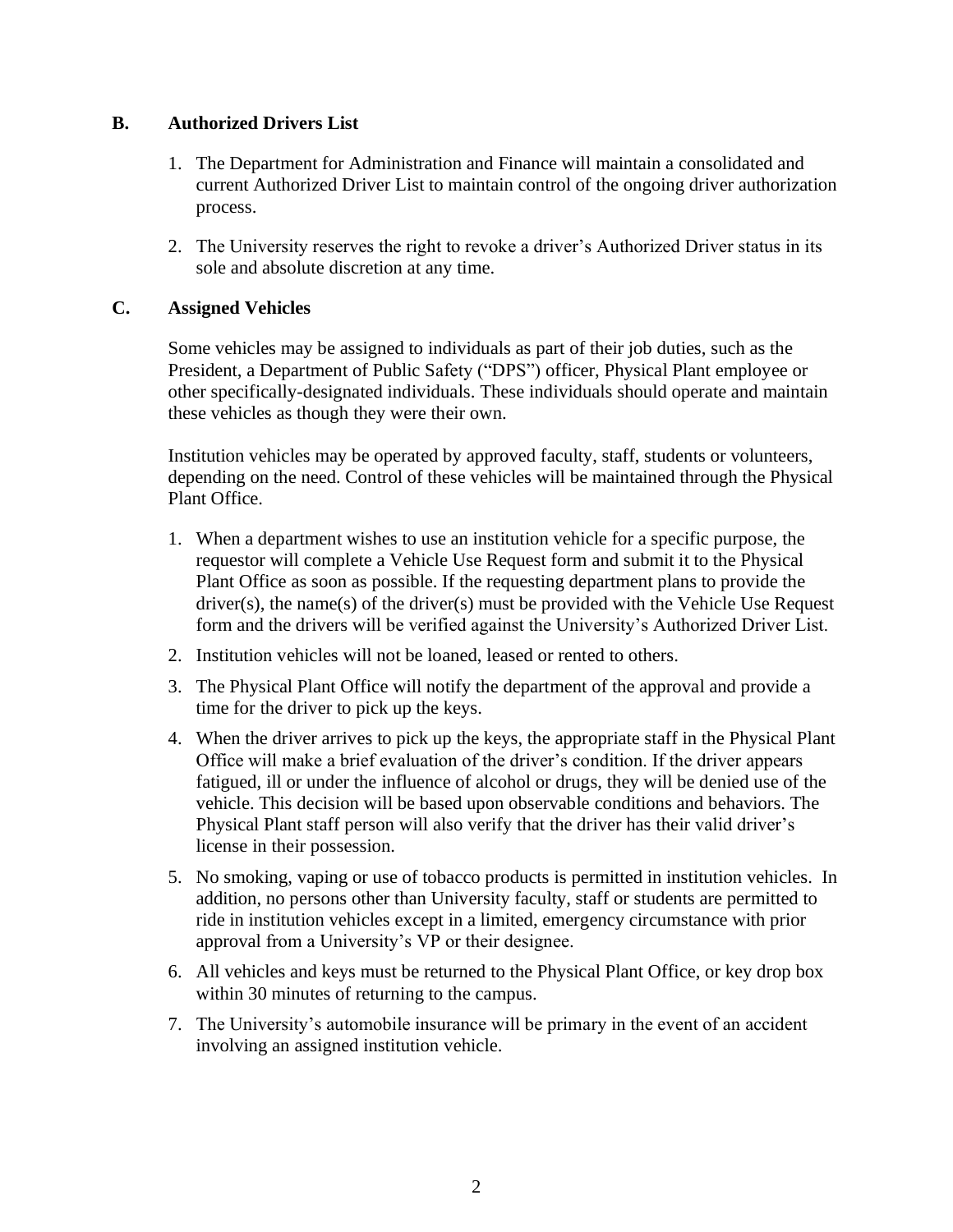#### **D. ADA vehicles/vans**

ADA van drivers must be trained in how to use the equipment, lifts, etc. All drivers of these vans need to be familiar with securements and making other necessary accommodations as needed as these vans might have wide doors and locks in the floor to secure wheelchairs. Vans are commonly used to transport the disabled and may have ramps or hydraulic lifts that need to be lowered or additional handrails that need to be accessed for safety. As the primary driver, you must be able to successfully operate the adaptive equipment and report any inconsistencies or repairs that need to be made to keep the vehicle safe and operable for its special uses. An ADA van driver must be physically able to assist the handicapped passengers, able to understand their needs, apply effective communication techniques, etc. in order to appropriately transport and assist the passenger. ADA van drivers must adapt their schedules to allow enough time to pick up and drop off passengers, securing the mobility equipment, etc.

#### **E**. **Personal Vehicles**

- 1. Drivers authorized to use personal vehicles on University business are subject to the same rules as drivers of institution owned, leased, and rented vehicles.
- 2. A driver's automobile insurance will be primary in the event of an accident involving a personal vehicle.
- 3. All personal vehicles used for institution business must be maintained per manufacturer's recommendations, in compliance with all state laws.
- 4. Only Authorized Drivers are eligible for mileage reimbursement while using a personal vehicle for University business.

#### **F. Student Drivers**

- 1. Any student whose duties may require them to operate an institution vehicle will meet the same criteria as an employee driver. Students should not drive personal vehicles on institution business without first obtaining prior written permission from a University Vice President.
- 2. The supervisor will initiate the driver application e-form for the student.

#### **G. Volunteer Drivers**

A volunteer authorized to operate an institution vehicle or a personal vehicle on University business must meet the same criteria as an employee driver. The volunteer driver must meet the following conditions:

- a. The volunteer must be 25 years of age or older.
- b. A volunteer agreement must be in place.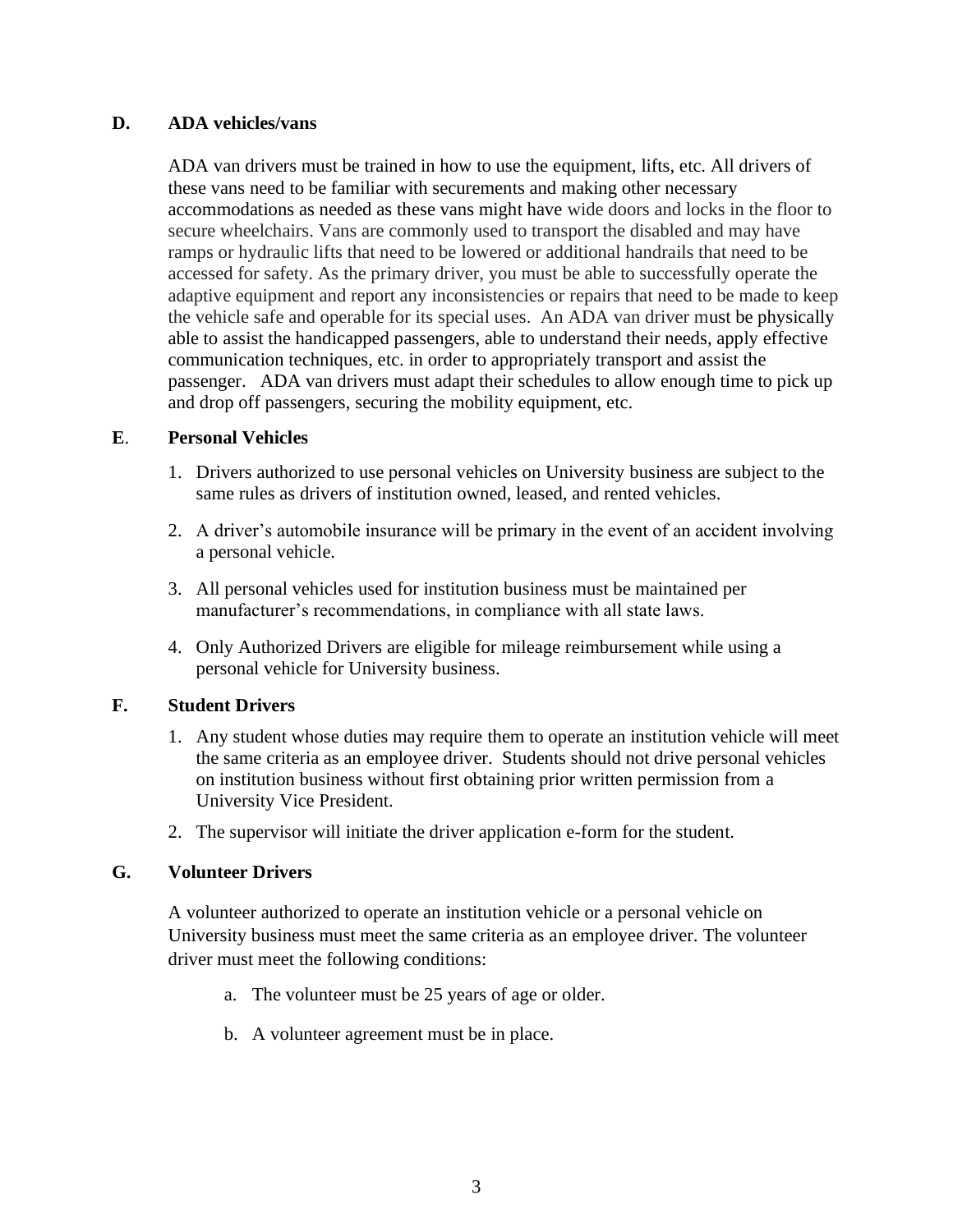#### **H. Driver/Vehicle Safety Policy**

This Driver/Vehicle Safety Policy will be posted online and be easily accessible to all Authorized Drivers.

### **II. Training**

### **A. Driver Training**

In order to understand the responsibilities and techniques for driving safely, all drivers must be able to demonstrate their skills in the operation of any assigned vehicle. If they are not able to demonstrate their driving skills, they will be trained in the appropriate techniques. For example, if a driver needs to be able to drive a van, they must be trained on that vehicle's operation. This training will be coordinated by DPS.

- 1. Training may include classroom, individual instruction and audio-visual methods, or <https://su-va.safecolleges.com/login> courses, as appropriate.
- 2. New University drivers are trained at the time of hire or initial authorization, if applicable, and regularly as established by their respective supervisor.
- 3. Authorized Drivers will be responsible for taking new courses as they become available.

## **III. Pre-Trip Safety**

#### **A. Trip Forms – Institution Vehicles**

- 1. The driver and Physical Plant Office employee will complete and sign the [Pre-/Post-](https://www.eiia.org/assets/memberitem/12-07-Vehicle-Pre-Post-Trip-Inspection-form.doc)[Trip Vehicle Inspection](https://www.eiia.org/assets/memberitem/12-07-Vehicle-Pre-Post-Trip-Inspection-form.doc) form indicating that they have inspected the institution vehicle the driver intends to use. Each will maintain a copy of the inspection form for the post trip inspection upon return.
- 2. Headlights, taillights and windows must be clean before operating the institution vehicle.
- 3. The driver and Physical Plant Office employee should also verify that a copy of the [accident report form](https://www.eiia.org/assets/memberitem/12-04-Sample-Auto-Loss-Notice.doc) and current [insurance card](https://www.eiia.org/assets/memberitem/12-08-Sample-Insurance-Card.doc) are available in the institution vehicle.
- 4. Upon return from the trip, the driver will return the completed copy of the Pre-/Post-Trip Vehicle Inspection form to the Physical Plant Office when turning in the institution vehicle keys. The Physical Plant Office employee and the driver will again complete a brief institution vehicle inspection using the Pre-/Post-Trip Vehicle Inspection form and document any mechanical problems with the institution vehicle, service required, new damage, the amount of gas added, the number of miles driven and any service that may have been provided to the institution vehicle. The Physical Plant Office employee will return the signed copy of the Pre-/Post-Trip Vehicle Inspection form to the driver and retain the original copy along with the Vehicle Use Request form in the vehicle file.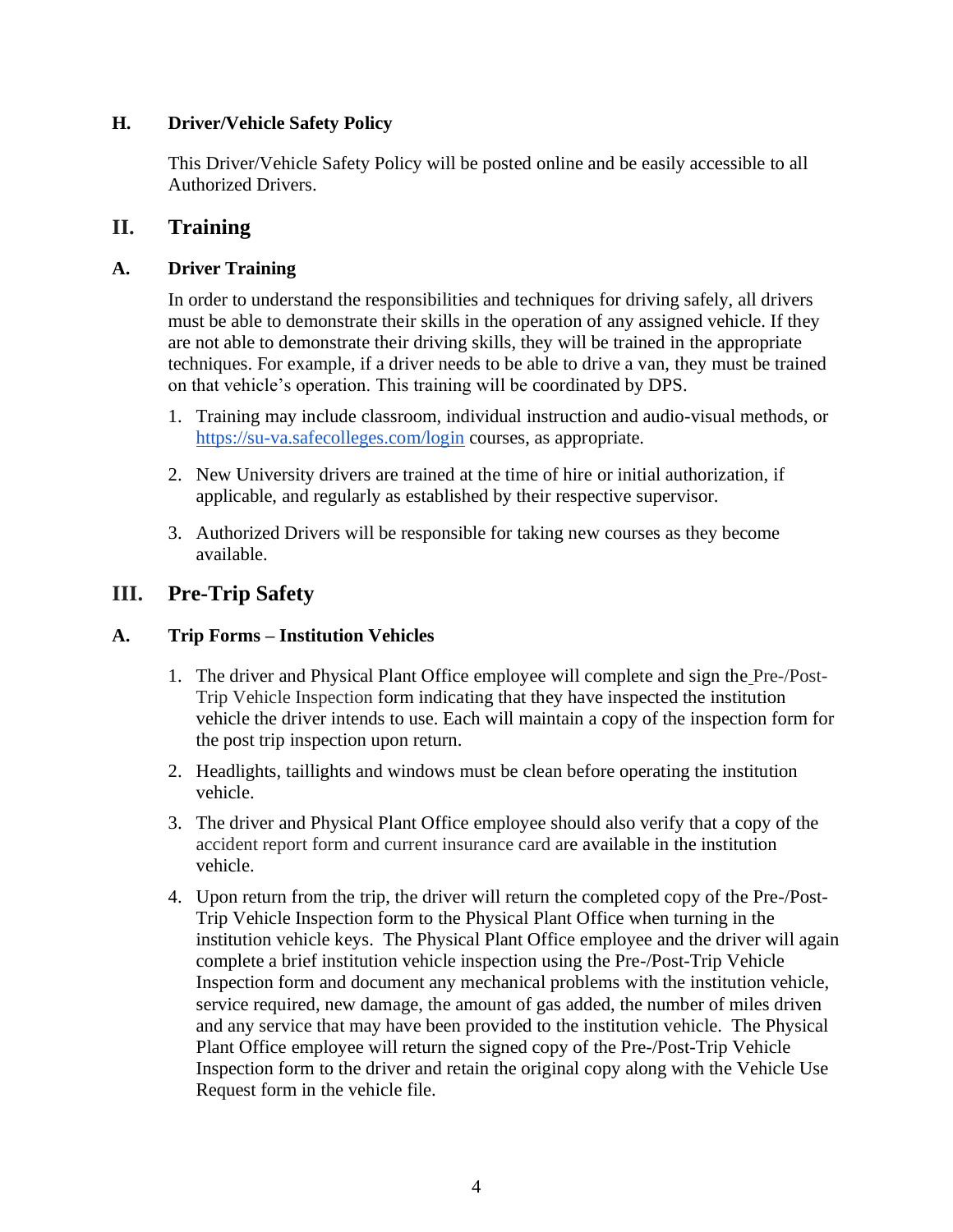#### **B. Maintenance – Institution Vehicles**

In order for Shenandoah University institution vehicles to have a long and useful life, they must be maintained regularly. Accordingly, we have established a Preventive Maintenance Program to include all institution vehicles and equipment.

- 1. The Physical Plant Office will maintain a list of all institution vehicles. The list will include the manufacturer's recommended intervals for preventive maintenance services, as well as the dates/times and types of services that have been performed on the institution vehicles.
- 2. The Physical Plant Office will regularly review the list to determine which institution vehicles are due for maintenance services and will then designate a person to either perform that service or take the institution vehicle to the designated service provider.
- 3. For institution vehicles assigned to one person or department for their exclusive use, such as the President or DPS, the Physical Plant Office will notify that person or department when the service is due. That user will then be responsible for having the maintenance services completed and documented with the Physical Plant Office.
- 4. If an institution vehicle has operational problems while off-campus, the driver will notify the Physical Plant Office during normal office hours and DPS after hours. If the institution vehicle cannot be operated safely, the Physical Plant Office or DPS will make the necessary arrangements to bring the driver back to campus and have the institution vehicle transported to a designated service location.

#### **C. Rental Vehicles**

- 1. When renting a vehicle to drive in the United States, its territories and possessions, and/or Canada on institution business, the University's automobile insurance will be primary in the event of an accident involving the rental vehicle. You need not purchase rental vehicle insurance (and the University will not reimburse for the expense).
- 2. When renting a vehicle to drive in countries other than the United States, its territories and possessions, and/or Canada on institution business, you **must** purchase rental vehicle insurance (and the University will reimburse you for the expense).
- 3. 15 passenger vans should not be rented unless the last seat in the van will be used for luggage and not to carry passengers.

## **IV. Trip Safety**

#### **A. Seat Belts**

Seat belts are one of the most important pieces of safety equipment installed on a motor vehicle. The law states that all drivers/passengers must be restrained with a seat belt or other safety device and therefore, the University requires such restraint as well. All Authorized Drivers should follow the procedures listed below when driving an institution vehicle or a personal vehicle on institution business: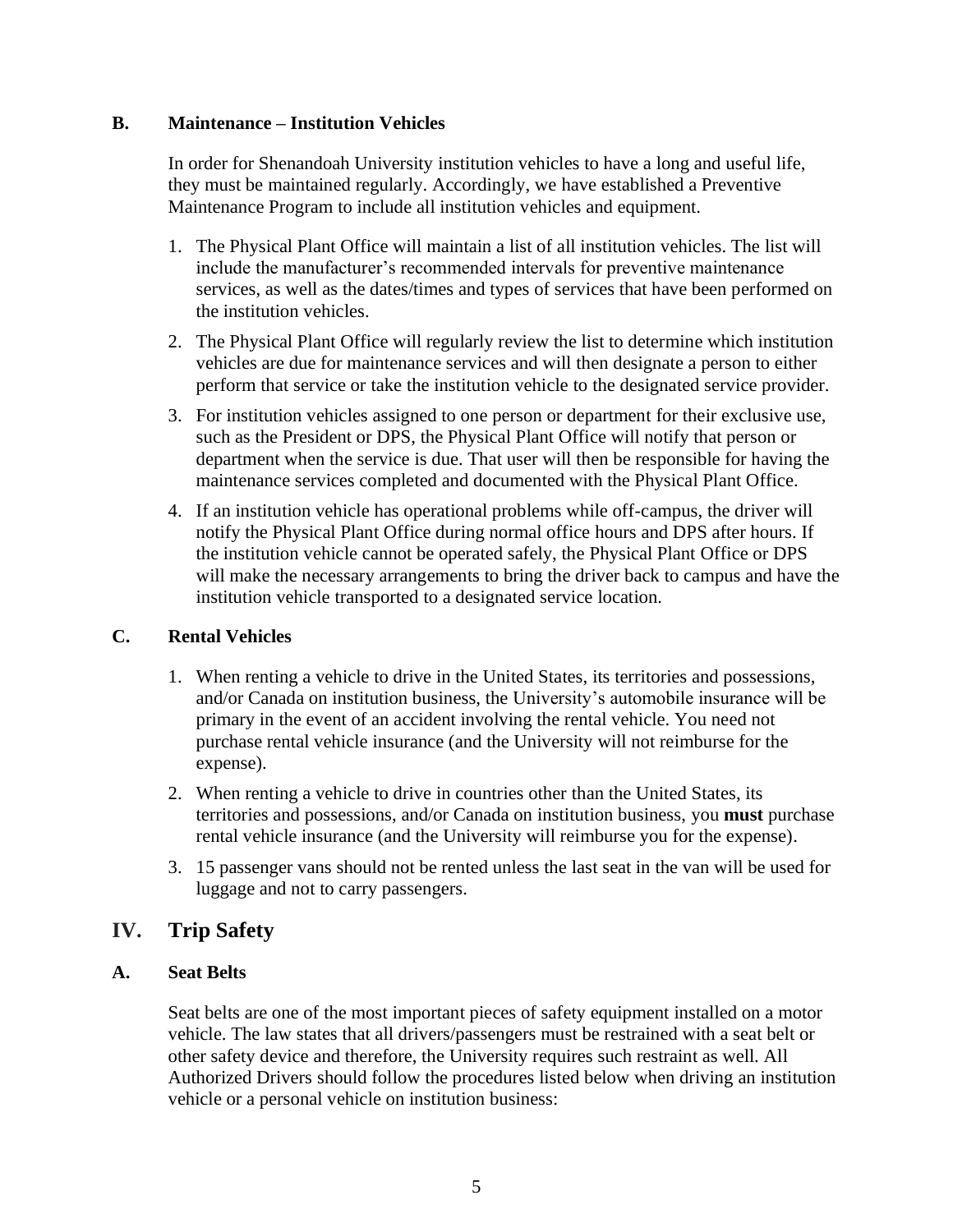- 1. When going on a trip (even a short trip across town), ensure that there is a seat belt for every passenger. If not, limit the number of passengers to the number of seat belts available.
- 2. Before shifting from "Park," the driver must secure their seat and shoulder belt and verify that all passengers are appropriately secured by their seat and shoulder belt.

#### **B. Alcohol and Drugs**

It is important for all drivers to recognize their responsibilities for operating a vehicle in a safe and sober manner. By completing the approved driver application, the driver pledges to comply with all applicable federal, state and local regulations regarding drug and alcohol use, including University policies, when operating any institution vehicles, or any personal vehicles for institution business. No driver authorized by the institution should be under the influence of alcohol or drugs while operating a vehicle at any time.

#### **C. Cell Phones and Electronics**

Cell phone and other electronic device use while a vehicle is in motion is strictly prohibited. Cell phones may only be used to make calls through the assistance of Bluetooth or other hands-free devices. Headphones that reduce hearing should not be used. For navigation devices, program the destination before starting the vehicle, pull off the road to make changes and rely on the voice directions to guide you.

#### **D. Stowed Items**

- 1. Items that can become loose during travel should be properly secured and placed in proper storage areas or separated by a cage from the passenger area to prevent injury to passengers or damage to other vehicles.
- 2. Stowed items should not obstruct the driver's view.

#### **E. Vehicle Theft**

- 1. To reduce the potential for theft and vandalism, the vehicle should be locked when left unattended, no valuables should be left in sight and the vehicle should be parked in a well-lit area at night.
- 2. The University is not responsible for personal items left in a vehicle.

#### **F. Extended Trips**

To reduce the possibility of fatigue-related accidents on extended trips, when the oneway distance to the destination will take six hours or more, at least two Authorized Drivers should be available to drive the vehicle. The drivers will rotate as a driving team every two hours. The "shot-gun passenger" will stay alert and act as co-pilot.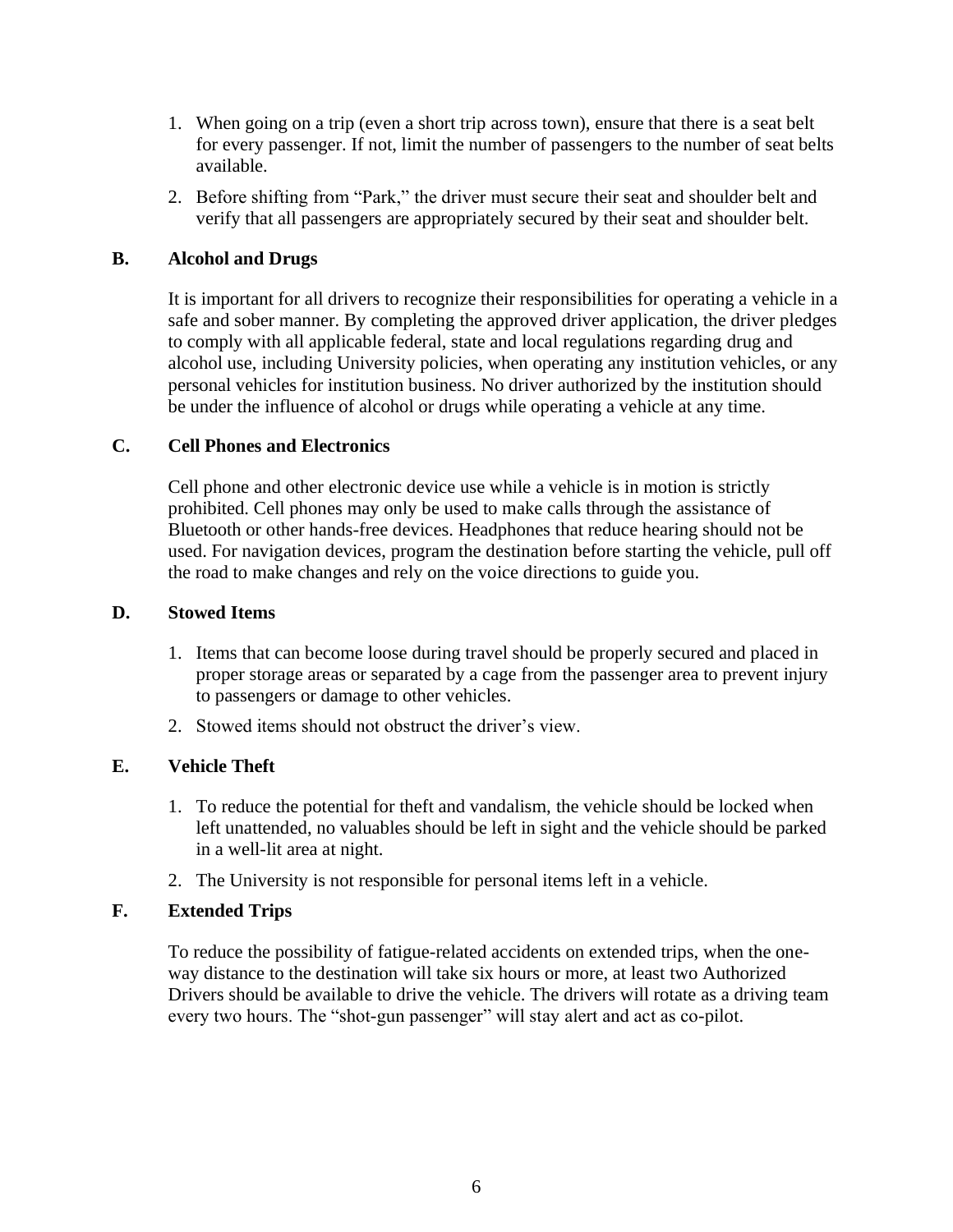#### **G. Restricted Drive Time**

Drivers may not operate an institution vehicle, or vehicles for institution business,

between the hours of 2:00 a.m. and sunrise, excluding employees whose job duties may require it such as Maintenance and DPS, and excluding any trip between such hours authorized in advance by the driver's supervisor.

## **V. Post-Trip Safety**

#### **A. Vehicle Accident Reporting Procedures**

Vehicle accidents can seriously impact the lives of those involved, both as drivers and as passengers. To minimize the long-term effects of those accidents and to ensure that they do not recur, the following policies and procedures are in effect:

- 1. If a vehicle is involved in a collision with another vehicle, object or person or a onecar accident, such as rolling over and going into a ditch, the driver should call the police and, if there are any suspected injuries to driver or passengers, request emergency medical assistance.
- 2. If the vehicle is being driven on institution business, or is an institution vehicle, the Physical Plant Office, or DPS after normal office hours, should be contacted at 540.665.4444 *after contacting the police.* The following information should be provided:
	- a. Driver's name and the vehicle involved
	- b. Location of the accident
	- c. Description of any injuries to driver, passenger(s) or occupant(s) of other vehicles
	- d. Indicate whether the police and/or ambulance been notified, and
	- e. Indicate the medical facility where injured people have been taken
- 3. After calling the appropriate office (i.e., Physical Plant or DPS), retrieve the current insurance card from the vehicle. This card shows evidence of insurance to police authorities and also provides the driver with basic information on the insurance company, their claim reporting phone number and the policy number.
- 4. The driver should begin to fill out the accident report form located in the vehicle. Be particularly careful to discuss the accident only with the police or the appropriate University official(s). Despite the fact that the driver may feel that they were the cause of the accident, the driver should not make any admissions of liability or assume any blame. There may be factors that the driver is unaware of at the time that could mitigate any responsibility.
- 5. The driver should take pictures of the accident scene, including all vehicles involved and at various angles as possible.
- 6. Exchange basic information with the driver of each vehicle involved. Only the following information should be provided:
	- a. Name, address and telephone number of the driver and any passengers